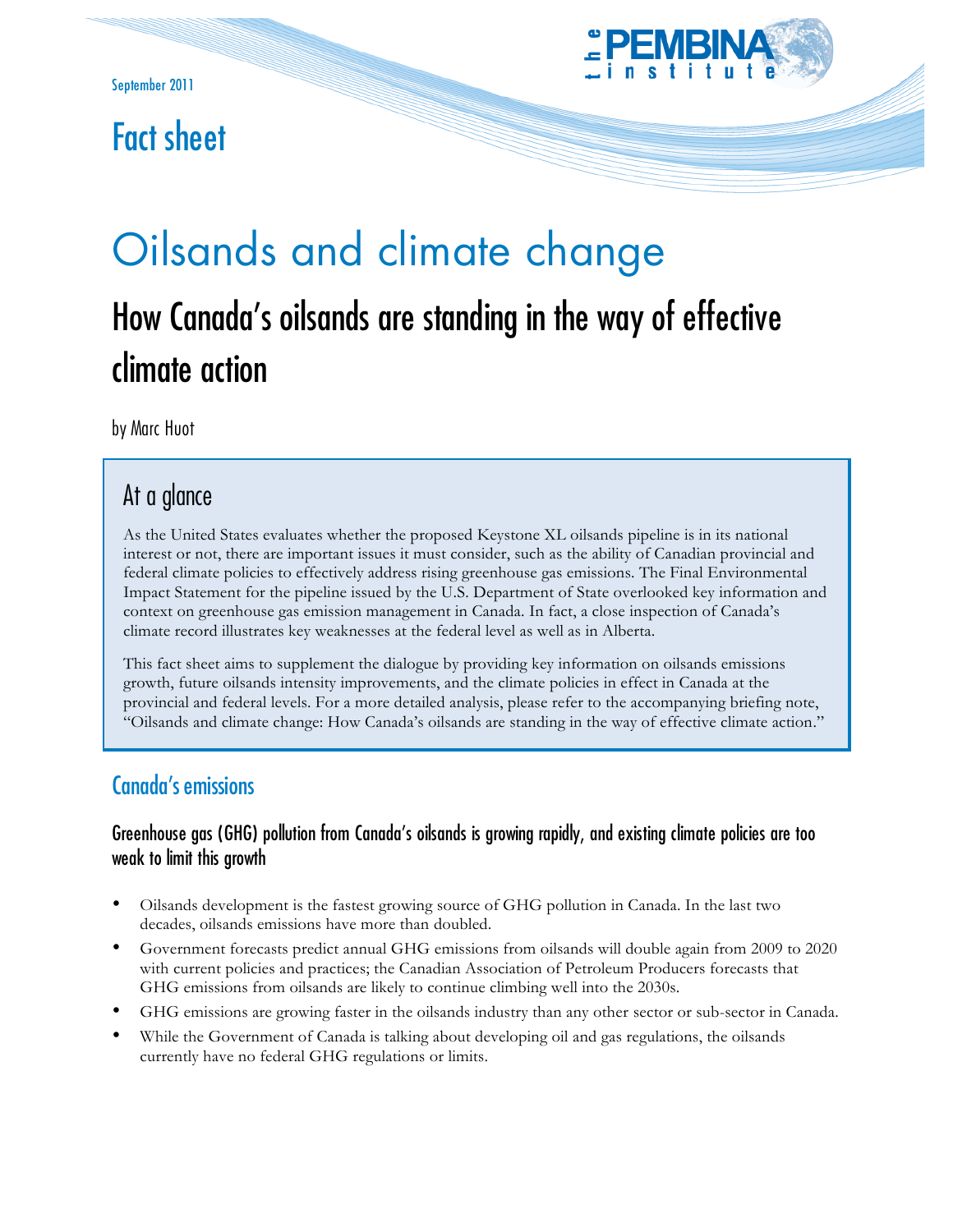## Provincial climate policies

#### Alberta's climate targets are far below what is required, and the province's climate policies are far too weak to achieve their goals

Alberta's climate regulations are too weak to constrain the rapid growth in oilsands emissions.

- Alberta's climate policies are likely to achieve only about one-fifth of the emission reductions the province's climate plan calls for by 2020, due to weaknesses in the policies and the accounting for emissions reductions.
- Given the province's weak climate targets and severe shortcomings in provincial climate change policies, claims that the Alberta government is a climate policy leader cannot be supported. In fact, the current policies will fall far short of halting the growth in Alberta's GHG emissions, let alone reducing emissions overall.
- While the province's 2008 climate plan also calls for a 50 Mt reduction in annual emissions below business-as-usual by 2020, this weak target actually allows absolute emissions in Alberta to continue growing for another decade. Alberta's long-term climate target to achieve a 14% reduction below 2005 levels by 2050 lags significantly behind the effort being made by other countries, including the U.S. target to achieve an 83% reduction below 2005 levels by 2050.
- Alberta's plan commits to a number of specific policy actions, but it makes no attempt to show that the policies will be strong enough to achieve the objectives.

The policy actions in Alberta's climate change plan have many weaknesses.

- Alberta requires large emitters to make 12% reductions in the intensity of GHG emissions however, much of the reductions are only "on paper" since facilities can comply by making payments of \$15/tonne CO2e into a climate fund rather than making on-site emission reductions.
- The \$15/tonne compliance option essentially caps the price on carbon in the province at a rate far lower than the cost of achieving on-site reductions through CCS and other technologies, eliminating the incentive to invest in those technologies.
- The effectiveness of Alberta's carbon offset program has been grossly overstated, because it contains major loopholes that allow emitters to get credit for emissions reductions that likely would have happened without the policy.
- Alberta has committed \$2 billion to support large-scale CCS projects in the province. However a recent proposal by the government to provide double offset credits for certain CCS projects distorts the accounting of emissions reductions and could substantially undermine any real emission reductions made under this program.

# The oilsands challenge

Oilsands development is the **fastest growing source** of GHG pollution in Canada.

Yet Alberta's climate plan is likely to achieve **only about one-fifth of the reductions** the plan calls for, due to weaknesses in the policies and the accounting for emissions reductions.

Recent Pembina Institute analysis shows **Canada will have to increase its GHG reduction efforts tenfold** if it intends to curb the growth in oilsands emissions and reach its 2020 target.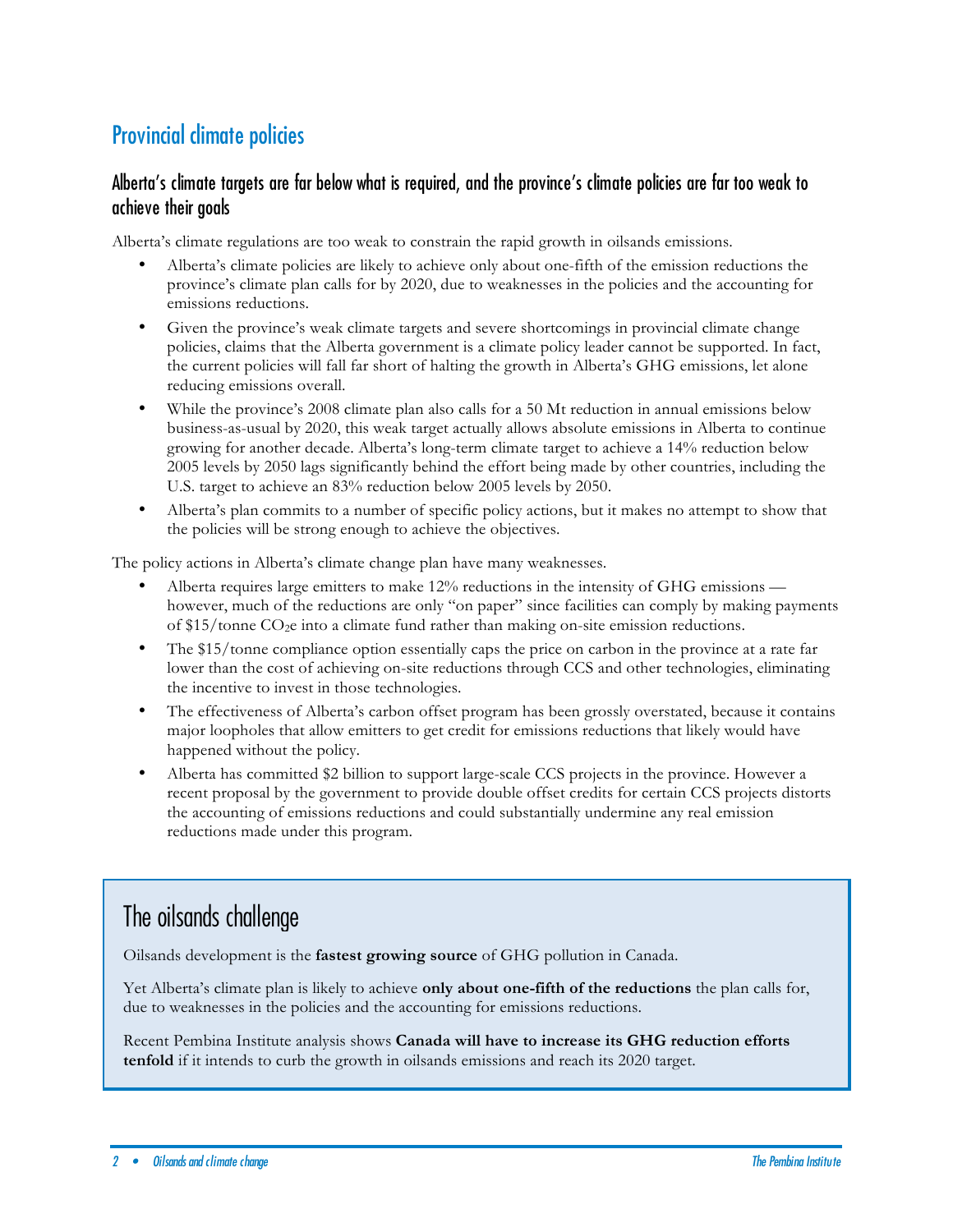# Oilsands vs. conventional fuel

#### Producing fuel from the oilsands creates much more GHG pollution than conventional fuel production

The methods used to turn oilsands into transportation fuel create substantially more GHG pollution than is created when generating fuel from conventional sources.

- Oilsands are among the most emissions-intensive commercial fuel sources available meaning that more GHG emissions are released per barrel of oilsands fuel, than per barrel of conventional fuel.
- On average, GHG emissions from oilsands extraction and upgrading are estimated to be 3.2 to 4.5 times higher per barrel than GHG emissions from conventional crude oil produced in Canada or the United States.

#### Emissions intensity

#### Oilsands intensity improvements are not guaranteed and are virtually certain to be outweighed by the rapid increase in emissions resulting from future oilsands expansion

Compared to oilsands surface mining, in situ oilsands extraction generates significantly more GHG emissions for every barrel of oil produced. On average, in situ oilsands production is 2.5 times more GHG-intensive than surface mining, yet it is expected to overtake mining as the main approach to oilsands production over the next decade. This shift will increase the overall intensity of GHG pollution from the oilsands industry.

- From 1990 and 2009, the GHG pollution per barrel of oilsands fuel produced declined by 29%. Industry advocates often use this statistic to suggest that substantial intensity improvements will continue in the future, but that is unlikely.
- The historical decline in GHG intensity now appears to have ended, with the intensity of emissions levelling off and increasing somewhat over the past four years.
- Future technologies may enable further reductions in the intensity of oilsands emissions, but those benefits may be diminished or cancelled out by other changes, including a decline in the quality of future oilsands reserves and an increased reliance on in situ oilsands extraction.
- There is generally a large lag time between the development of new technologies and their implementation on the commercial scale. Actual benefits from new technologies researched today may be 15-20 years away.

# CCS and carbon pricing

#### Carbon capture and storage (CCS) is not likely to result in significant emissions reductions in the oilsands for at least the next two decades

The bulk of the attention paid to CCS has been superficial and has portrayed CCS as a done deal, glossing over both the very slow and limited deployment of CCS and the significant challenges in applying it to the oilsands sector.

- To date there are no CCS projects operating directly in the oilsands. There are two planned projects to store a portion of overall upgrader emissions, but they have yet to be built.
- In theory, CCS could be applied at several different stages in the bitumen extraction and upgrading phases. However, the cost of capturing emissions from many of the sources will